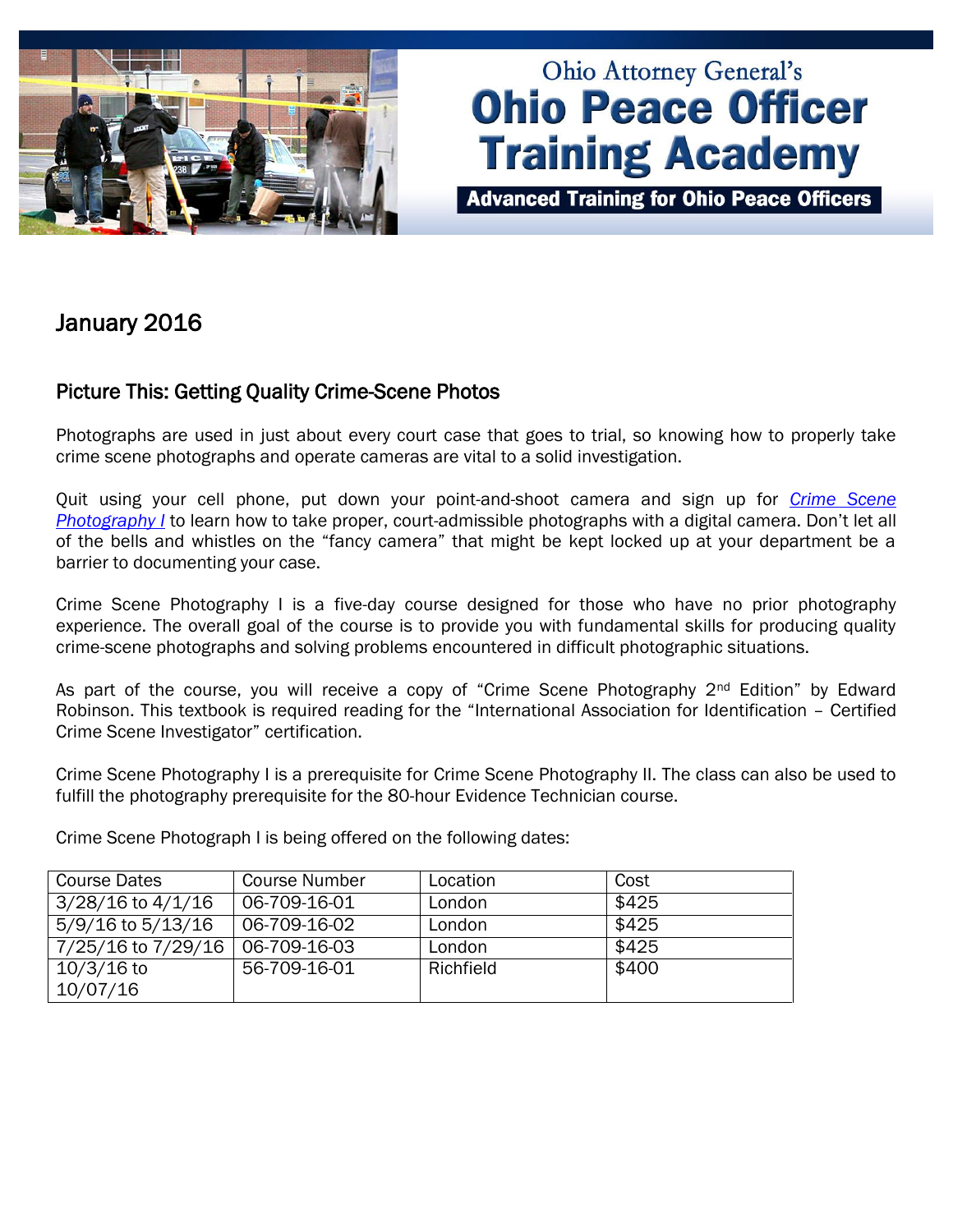## [Procedural Justice and Police Legitimacy](http://www.ohioattorneygeneral.gov/Law-Enforcement/Ohio-Peace-Officer-Training-Academy/Course-Catalog/Course-Categories/Human-Relations-Courses/Procedural-Justice-and-Police-Legitimacy)

One of the larger challenges facing law enforcement is how the court of public opinion views the profession. This is true whether you are in a small or large agency, in an urban, suburban, or rural area. Procedural Justice and Police Legitimacy is a free, eight-hour class designed to focus officers on how to foster better community-police relations.

You will learn how the history of policing has influenced public relations. You will discuss the gradual turn a law enforcement officer may take toward a cynical mindset and how to prevent it. We will discuss what good community relations looks like (Police Legitimacy) and the tactics officers will need to follow to attain those relations (Procedural Justice).

You will also be reminded of the noble work to which you and others have committed their professional lives. You will leave with a renewed sense of purpose, and a strategy for affecting change in a positive way both in your agencies, and the communities you serve.

#### [Impact Weapons Instructor](http://www.ohioattorneygeneral.gov/Law-Enforcement/Ohio-Peace-Officer-Training-Academy/Course-Catalog/Course-Categories/Instructor-Training-Courses/Impact-Weapons-Instructor)

Use of force by law enforcement officers is a topic that is under constant scrutiny. Due to the far-reaching effects of force incidents, officers should receive consistent training in perishable skill areas. One of those areas is the use of an impact weapon (e.g., ASP, Monadnock). Having a proficient understanding of the legal and physical applications of using an impact weapon will increase an officer's confidence and familiarity with the weapon.

In order to reach as many officers as possible, this class is offered as an instructor course. After successful completion, students will be qualified to instruct for Peace Officer Basic Training and agency in-service training. This is a vendor-neutral course that offers concepts that apply to expandable, straight, short, and side handle batons. It also includes applications of environmental impact weapons (e.g., flashlight, handcuffs). Topics will include: legal considerations, weapon retention, transitions to other force options, impact weapon skills, and scenario development.

All students should have operator level training with an impact weapon. In order to teach BAS 6-2 Impact Weapons in an Ohio Peace Officer Basic Training Academy, you must be a current BAS 6-1 Subject Control Techniques instructor. This is a physical course and you must be on "full duty" status to participate. You should also bring your duty gear (including baton and holder), clothing for physical activity, and any other personal training gear needed to train safely.

## Master Criminal Investigator and more from the OPOTA Course Catalog

OPOTA is excited to announce the new Master Criminal Investigator – White Collar Crime Investigations certification program is now available. This program is designed for the investigator who conducts primarily white collar crimes investigations.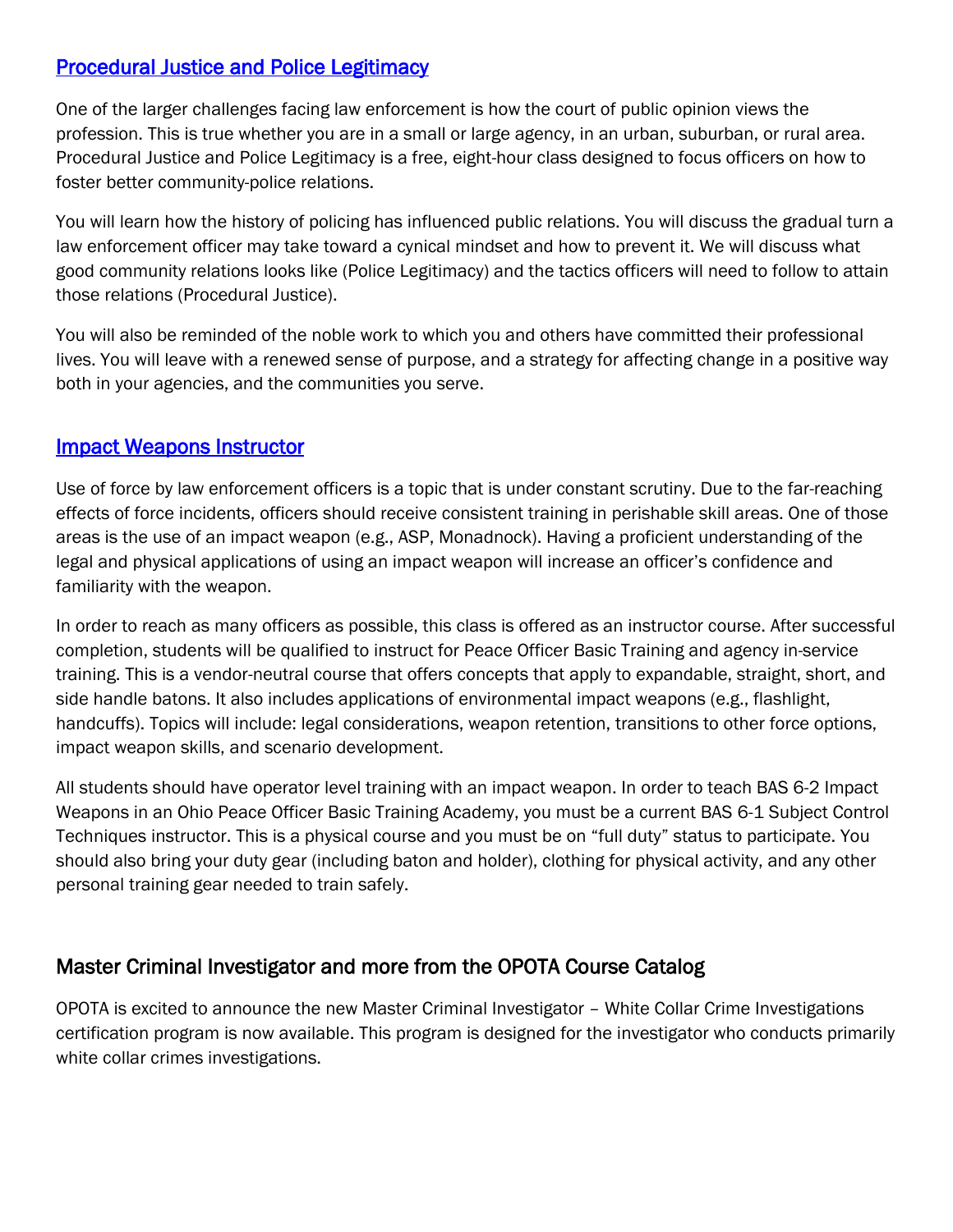## Core Courses – Minimum 212 hours

| Core Criminal Investigations - 40 hrs                     |       |                      |                                                                                                           |
|-----------------------------------------------------------|-------|----------------------|-----------------------------------------------------------------------------------------------------------|
| Forensic Accounting - 16 hrs                              |       |                      |                                                                                                           |
| Computer Crimes First Responder - 8 hrs                   |       |                      |                                                                                                           |
| Fraudulent Document Investigations - 16 hrs               |       |                      |                                                                                                           |
| Photography for Investigator - 8 hrs                      |       |                      |                                                                                                           |
| Identity Theft Investigation - 8 hrs                      |       |                      |                                                                                                           |
| Surveillance Operations - 24 hrs                          |       |                      |                                                                                                           |
| Search Warrants (Practical) - 24 hrs                      |       |                      |                                                                                                           |
| Cultivating Confidential Informants - 8 hrs               |       |                      |                                                                                                           |
| Testifying in court boot camp - 16 hrs                    |       |                      |                                                                                                           |
| Linguistic Statement Analysis Technique (LSAT) - Basic    |       |                      |                                                                                                           |
| Internet Investigations I                                 |       |                      |                                                                                                           |
| Interview and Interrogation - 24 hrs                      |       |                      |                                                                                                           |
|                                                           |       |                      |                                                                                                           |
|                                                           |       |                      |                                                                                                           |
|                                                           |       |                      |                                                                                                           |
|                                                           |       |                      |                                                                                                           |
| White Collar Fraud and Investigation - 120 hrs            |       |                      |                                                                                                           |
| Linguistic Statement Analysis Technique (LSAT) - Advanced |       |                      |                                                                                                           |
| Internal Investigations - 16 hrs                          |       |                      |                                                                                                           |
| Bias Crimes Investigation - 8 hrs                         |       |                      |                                                                                                           |
| Conducting Background Investigations - 16 hrs             |       |                      |                                                                                                           |
| <b>Ohio Public Records</b>                                |       |                      |                                                                                                           |
|                                                           |       |                      |                                                                                                           |
| <b>Total Electives</b>                                    | $16+$ |                      |                                                                                                           |
|                                                           |       |                      |                                                                                                           |
| <b>Total Hours</b>                                        | 260   |                      |                                                                                                           |
|                                                           |       | Total Core Hours 244 | 40<br>16<br>8<br>16<br>8<br>8<br>24<br>24<br>8<br>16<br>20<br>32<br>24<br>120<br>12<br>16<br>8<br>16<br>8 |